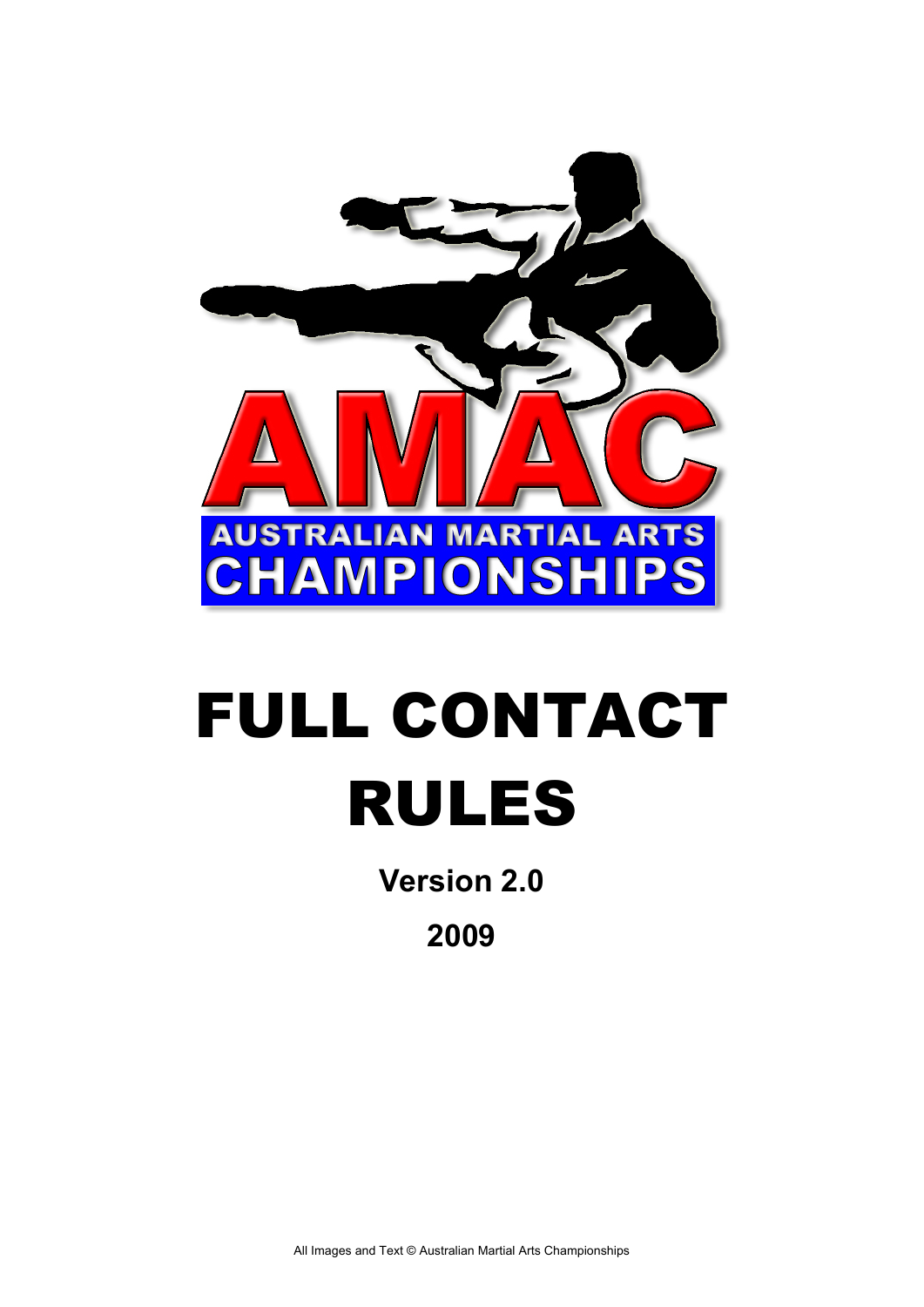|   | 1.1 |  |
|---|-----|--|
|   | 1.2 |  |
|   | 1.3 |  |
|   | 1.4 |  |
|   | 1.5 |  |
|   | 1.6 |  |
|   |     |  |
|   |     |  |
|   |     |  |
|   |     |  |
|   |     |  |
|   |     |  |
|   |     |  |
|   | 4.1 |  |
|   | 4.2 |  |
|   | 4.3 |  |
|   | 4.4 |  |
|   |     |  |
|   |     |  |
| 6 |     |  |
|   |     |  |
|   |     |  |
|   | 7.1 |  |
|   | 7.2 |  |
|   | 7.3 |  |
|   | 7.4 |  |
|   |     |  |
|   | 8.1 |  |
|   | 8.2 |  |
|   |     |  |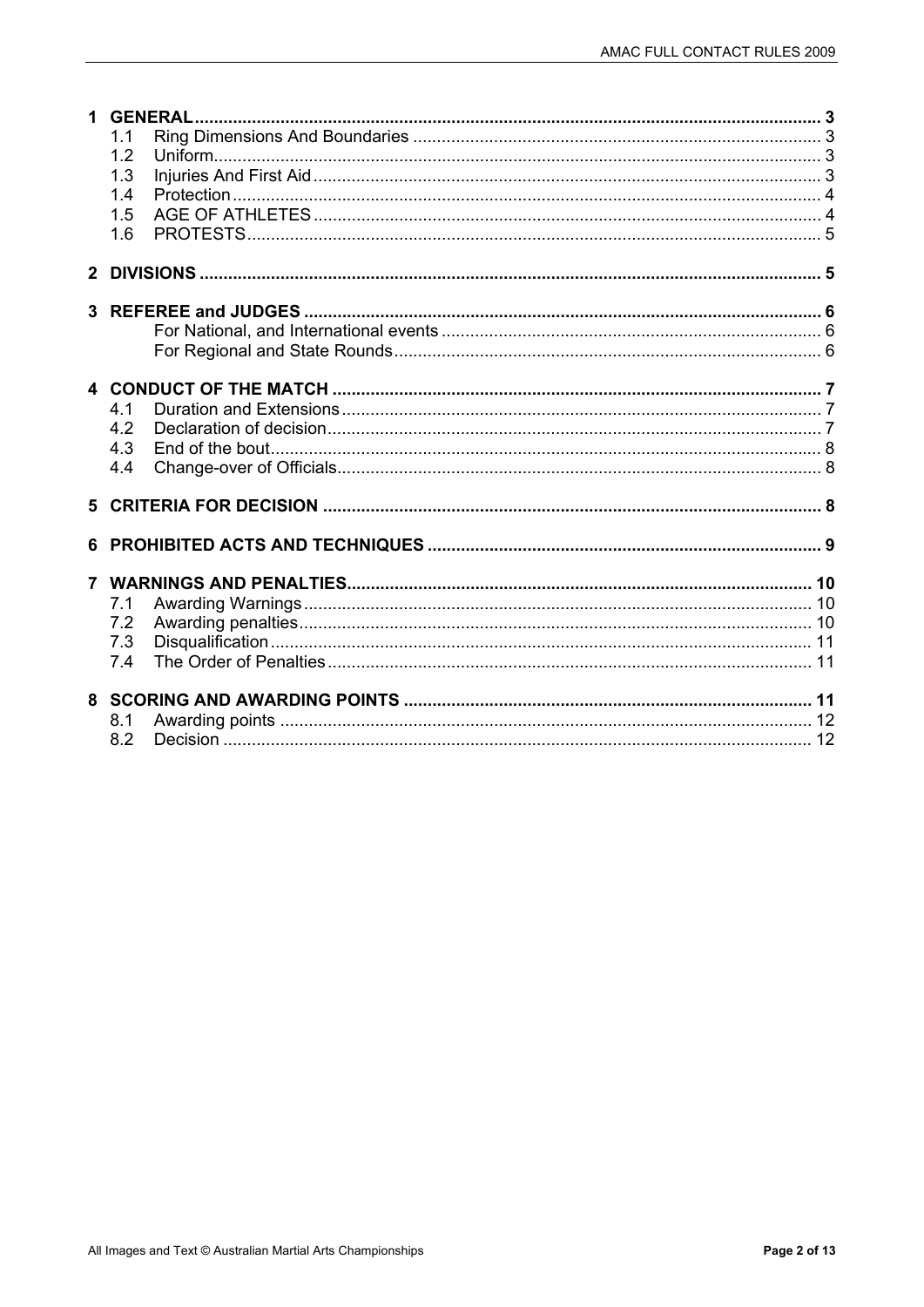# **1 GENERAL**

## **1.1 Ring Dimensions And Boundaries**

The ring is 8m x 8m in size, with a clearly delineated border of 1m around the perimeter. For the sparring divisions, the 6m x 6m area inside this perimeter is defined as the "fight zone". See diagram at right.

Athletes, coaches, and spectators should not endanger themselves or others by stepping on or near the "No Fight Zone", while attending the tournament. This will include the safe supervision of children at the tournament.

Should an athlete use any area (on or off the mats) for practise or warm-up, the athlete should ensure that no other person(s) are affected by such practising i.e. they should not cause injury, or harm to spectators and other competitors, or distract spectators or athletes in active competition.

## **1.2 Uniform**

Athletes will wear their normal training uniform. It should be clean and in good repair, and in good taste, or he/she may not be allowed to participate. In the case of a freestyle system, where there is no uniform *per se*, their clothing should include something that denotes their club affiliation e.g. a club t-shirt, or logo on the shorts/track pants.

While competing, one contestant will wear a red identifying marker, and the other may wear a white identifying marker.

Shoes will not be permitted for athletes during any events, whether held on mats or without. Officials may wear only approved shoes that do not damage the mats.

In the event of an injury to an athlete, the wearing of bandages or other protective materials is at the absolute discretion of the Technical Commissioner of the competition, whose decision shall be final and binding upon the athletes.

In principle, no support bandages or tape may be worn in the first round and thereafter at the discretion of the doctor.

## **1.3 Injuries And First Aid**

Where an injury has been sustained the referee shall call time out for up to 1 minute to assess whether or not the athlete should treated by a First Aid Officer (FAO). This may be done in consultation with the athlete. However, the decision to be assessed by the FAO does not rest solely with the athlete. Many



Figure 1. Competitor regions on the mat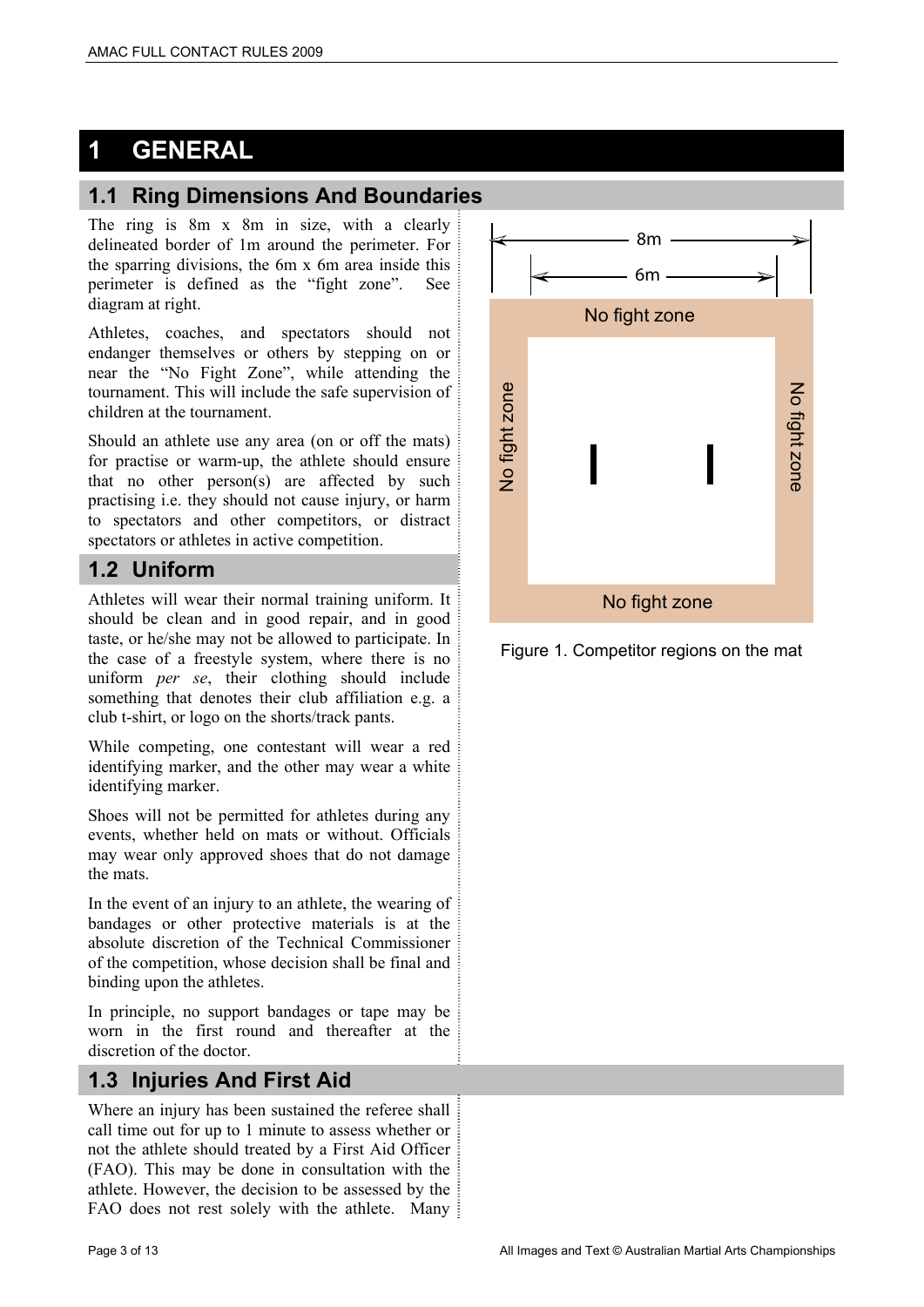martial artists will forego first aid even when seriously injured or concussed, so they can continue in the bout. The referee must be able to make this call while observing all rights of the athlete to seek First Aid.

If first aid treatment is required, the treatment shall be no longer than 2 minutes before the athlete is called back to the ring for restart of the event.

Before the event restarts, the referee shall obtain the FAO's opinion as to whether the athlete is in a fit condition to recommence the event or not. Should the FAO determine that the athlete is unfit to continue, this decision will be final.

#### **1.4 Protection**

#### **SAFETY AND PROTECTION**

All athletes shall ensure that personal jewellery including, any vulnerable body piercing items, are removed before competing. In the event that a piercing or jewellery cannot be removed, it is the sole discretion of the Tournament Commissioner as to whether it can be safely taped. If neither removal nor taping is possible, the athlete will have to forfeit the match.

Finger- and toe-nails must be cut short.

No protective clothing, bandages or guards may be worn other than a mouthguard and groin guard, except in the Colts division, where head-guards and shin/instep protectors of a type approved by the Technical Commissioner are required.

Female athletes may, if they so wish, use a single wrapping of tape around the knuckles as approved by the referee.

**MOUTH GUARDS –** compulsory for all athletes in all combat divisions

**GROIN GUARDS** – compulsory for males. Optional for females. Must be worn on the inside of the uniform

**CHEST GUARDS** – optional for females, not permitted for males. For women, chest-protectors are recommended, but they must not cover the solar plexus and lower ribs, as this would give them an unfair advantage.

**HEAD GUARDS** and **SHIN-INSTEP PADS** – these are also required in the Colts division.

#### **1.5 AGE OF ATHLETES**

In age based divisions, athletes may only enter divisions appropriate to their age on the  $30<sup>th</sup>$  June. This entry criterion is valid for the whole of the current calendar year.

There are two possible non-adult age divisions under these rules:

**COLTS DIVISION:** Defined as those being 16 or 17 years under these rules.

If an athlete has a birthday any time up to and including the  $30<sup>th</sup>$  of June in any calendar year, then that will be the age division in which he or she must compete in for the entire calendar year. i.e. turn 14 during Jan-June, you compete in the 14 yrs division Jan-Dec. Turn 14 during Jul-Dec, you compete in the 13 yrs division Jan-Dec.

.

Red mouthguards are not advised, as they disguise mouth

bleeding. They will however not be disallowed.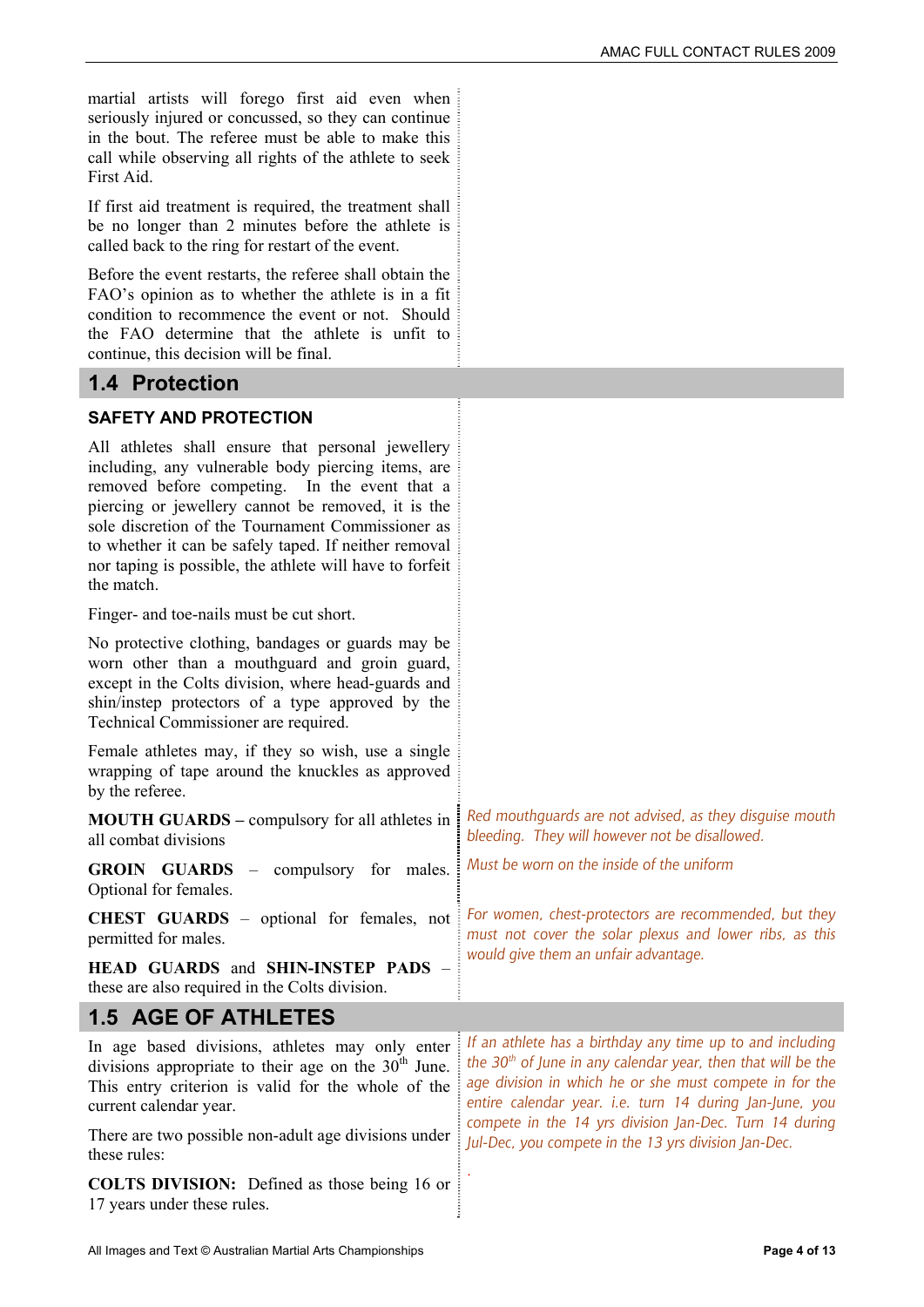**JUNIOR DIVISION:** Where athletes can be matched in age, weight, and abilities, there might be situations where younger athletes might be matched against each other. These will be *exceptional* circumstances, and the minimum age in such circumstances would be 14 years.

This will be at the discretion of the Tournament Directors and Chief Referee of the day.

In these instances, the athletes would be required to wear full protective gear i.e. headgear, mouthguard, mitts, shin-instep pads, and groin guard. In the case of females, chest protectors are STRONGLY recommended.

#### **1.6 PROTESTS**

Protests should be referred to the tournament technical commissioner as soon as possible after the incident. **Video evidence will not be accepted.**

In order to have a protest validated, a Protest/Complaint form must be filled in and submitted. These forms can be obtained from (and submitted to) the tournament's Technical Commissioner

The person lodging the complaint must be registered on the day as an AMAC Coach/Instructor.

The Tournament Commissioners decision on the day will stand, however the complaints process can continue to the NTC if any party feels the decision **DOES NOT COMPLY** with AMAC rules.

# **2 DIVISIONS**

In all the men's matches the following 3 weight categories shall apply:

- Category A : Lightweight Under 70 kg
- Category B : Middleweight 70 80 kg
- Category C : Heavyweight Over 80 kg

In the Women's and Colts divisions, the following 3 weight categories shall apply:

- Category A : Lightweight Under 60 kg
- Category B : Middleweight  $-60 70$ kg
- Category C : Heavy weight 70 kg and over

NB: In the Lightweight category the *minimum* weight requirements will be at the discretion Tournament Technical Commissioner.

In addition, there are two grade categories included too:

- Beginner/Intermediate
- Advanced/Black belt

Depending on the number, weight distribution, and  $\frac{1}{2}$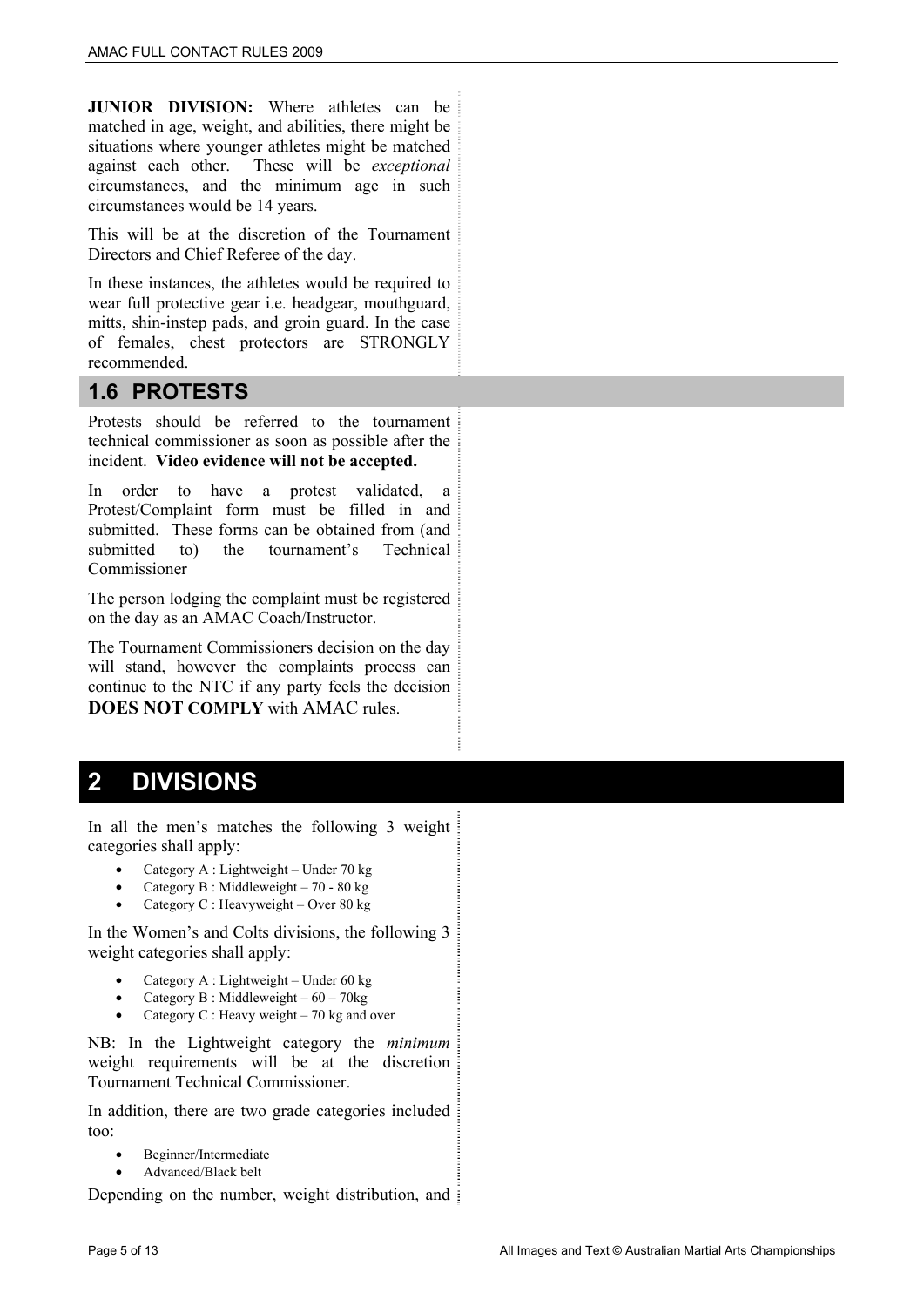grade of athletes, divisions MAY be added, split, cancelled or merged.

## **3 REFEREE and JUDGES**

There are two referee/judge combinations available: 3 officials (1 referee, 2 judges) or 5 officials (1 referee, 4 judges).

#### **For National, and International events**

Each contest shall have four judges and one referee The judges will then be seated as shown in Figure 2 (see *Figure 2. Full Contact Mat layout for referee and 4 judges* 

 at right) In a decision upon the outcome of a contest, the referee and each judge shall have one vote.



For these events, the number of officials will be at the discretion of the Technical Commissioner, in consultation with the Tournament Director.

For most of these events, there will be only 3 officials (a referee and two judges), who will be positioned in the same way as for Freestyle. The match will also be conducted in the same way as for Freestyle Sparring, with the obvious exception being that contact will be allowed according to the constraints set out in these rules.



Figure 2. Full Contact Mat layout for referee and 4 judges



Figure 3. Full Contact Mat layout for referee and 2 judges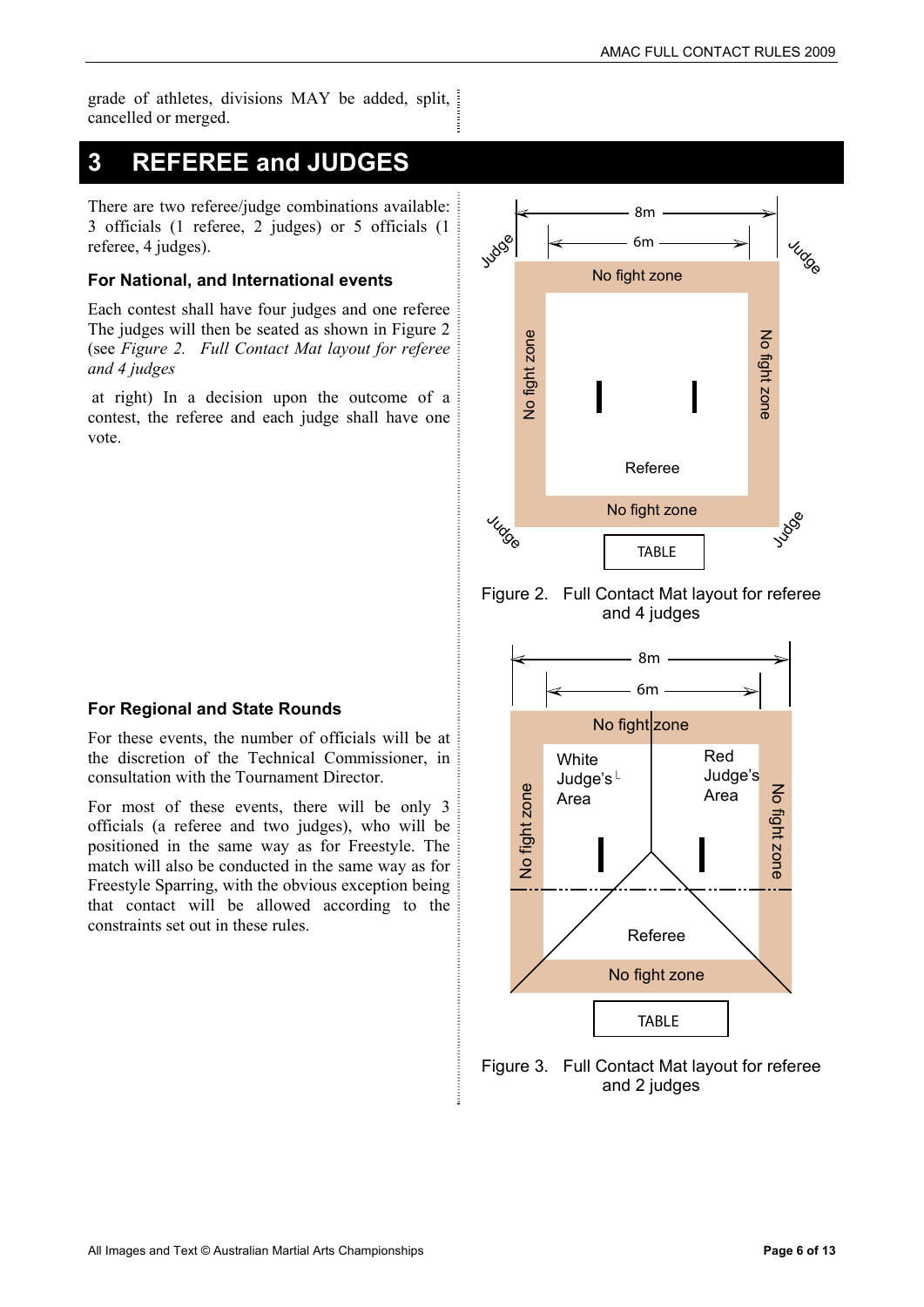# **4 CONDUCT OF THE MATCH**

#### **4.1 Duration and Extensions**

In the Regional and State events, each bout shall last 2 minutes, and for State Finals, National, and International events, they will be 3 minute bouts.

If no decision in favour of either athlete is made by the judges, or in the event of a draw due to the referee not exercising his vote in favour of either athlete, the referee will authorise an extension.

The extension will normally be the same duration as the initial round.

At State, National, and International events, a second extension may be granted at the discretion of the Tournament Director and/or the Technical Commissioner.

In all events, and for first and extension rounds, the duration may be varied at the discretion of the Tournament Director and/or the Technical Commissioner.

#### **4.2 Declaration of decision**

If any points or penalties have been awarded, the referee will ensure that the judges are aware of these by announcing out loud the scores/penalties while indicating with open hand at the athlete whose score is being announced.

If there have been NO scores at the end of the final extension, the referee, before calling for the decision, will also inform each judge that they cannot award a draw at this point. They MUST make a decision  $-$  red or white. If the judges collective decision is still a draw, the referee will cast the deciding vote.

The referee will then step back to the edge of the ring, in front of the table, all judges should hold heads down and eyes closed, with flags upright on their knees. The referee then calls out "Judges decision please!" and blow the whistle hard once. Judges will immediately signal their decision and simultaneously blow their own whistle.

Signalling is done by raising the flag of the winning athlete up at an approximately 45° angle. A draw is signified by crossing both flags pointing down in front of the judge's legs.

The referee counts the number of flags and gives his/her own decision.

While change of bout duration could occur at the start of any round (due to time constraints, for example) it is most likely that it will be for the whole tournament. All remaining competitors will be made aware of any changes.

When the referee is to cast a deciding vote, s/he will do so taking into account the athletes' overall ability to dominate and control the bout, including but not limited to:

- Offensive and defensive capabilities
- Ringcraft
- Fighting Spirit
- Stamina

The referee will also take into account the athletes' ability to employ specific strategies to effectively combat physical differences in :

- Height
- Reach
- **Weight**
- Speed
- Power etc.

Conversely, the ability to neutralize specific strategies used against the athlete should also be taken into account. e.g. An athlete successfully negates his/her opponent's reach advantage by stepping inside to fight at a closer range, the taller opponent combats this tactic with close-in knee strikes every time his opponent steps inside, effectively stopping the attack!

The usual method for announcing the score would be for the referee to make the decision based on the flags and his/her own choice. Then visibly count off the minority flags first, and then the majority i.e. winning colour (or draw), with him/herself last (by crossing the forearm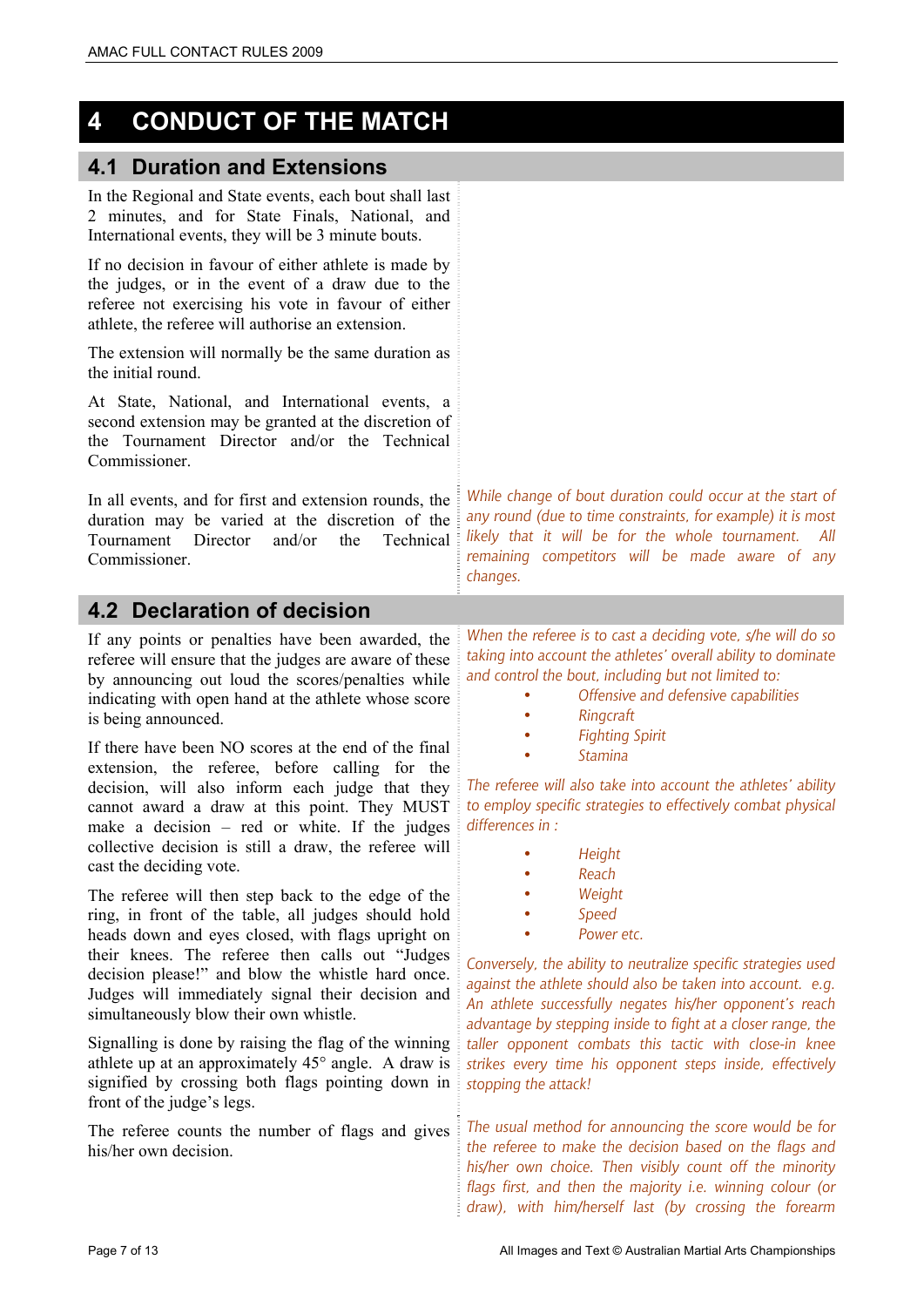across the chest) and then announcing the winner. Counting for each colour should be with the appropriate hand i.e. count the white flags with the left hand, and the red flags with the right. This will allow the appropriate hand to already be in motion for the final announcement.

In the case of a draw the referee crosses his/her arms obliquely downwards, palms open.

Terminology and procedures should be the same as in points and freestyle procedures.

### **4.3 End of the bout**

The referee declares the winner. This is the end of the bout. Bow-out should follow the same procedures as Points and Freestyle procedures.

After bowing to each other the athletes shake hands and exit the arena.

#### **4.4 Change-over of Officials**

If there are enough officials, they can be alternated, thereby giving each set of officials a rest. The procedure is as follows:

All current ring officials line up on the table end of the ring, and bow out together, then the referee takes 1 or 2 steps inside the ring, turns around, and bows to the judges in thanks, and they bow back. The referee then returns to his/her initial position, and they all turn to their right, and walk around to the red side of the ring, spread out along the edge with the referee in the middle, facing into the ring. The new set of officials has since lined up similarly on the white side

Once all are lined up, the outgoing referee says "Officials, bow" and both sets of officials bow to each other. The outgoing officials turn to the left on the referees command, and walks off the ring at the table end.

Simultaneously, the new referee commands his/her judges to turn to the right and the take up the positions on the table end of the ring, whereupon he/she steps in, turns around, and bows to the judges, who bow back. They then all bow to the audience, and take up their places around the ring.

# **5 CRITERIA FOR DECISION**

The winner shall be determined by one of three methods. In any of these methods, techniques used must not be fouls or otherwise disallowed by the contest rules.

Any situation not defined in these rules shall be resolved by the technical or tournament committee on the day - this judgment will be final.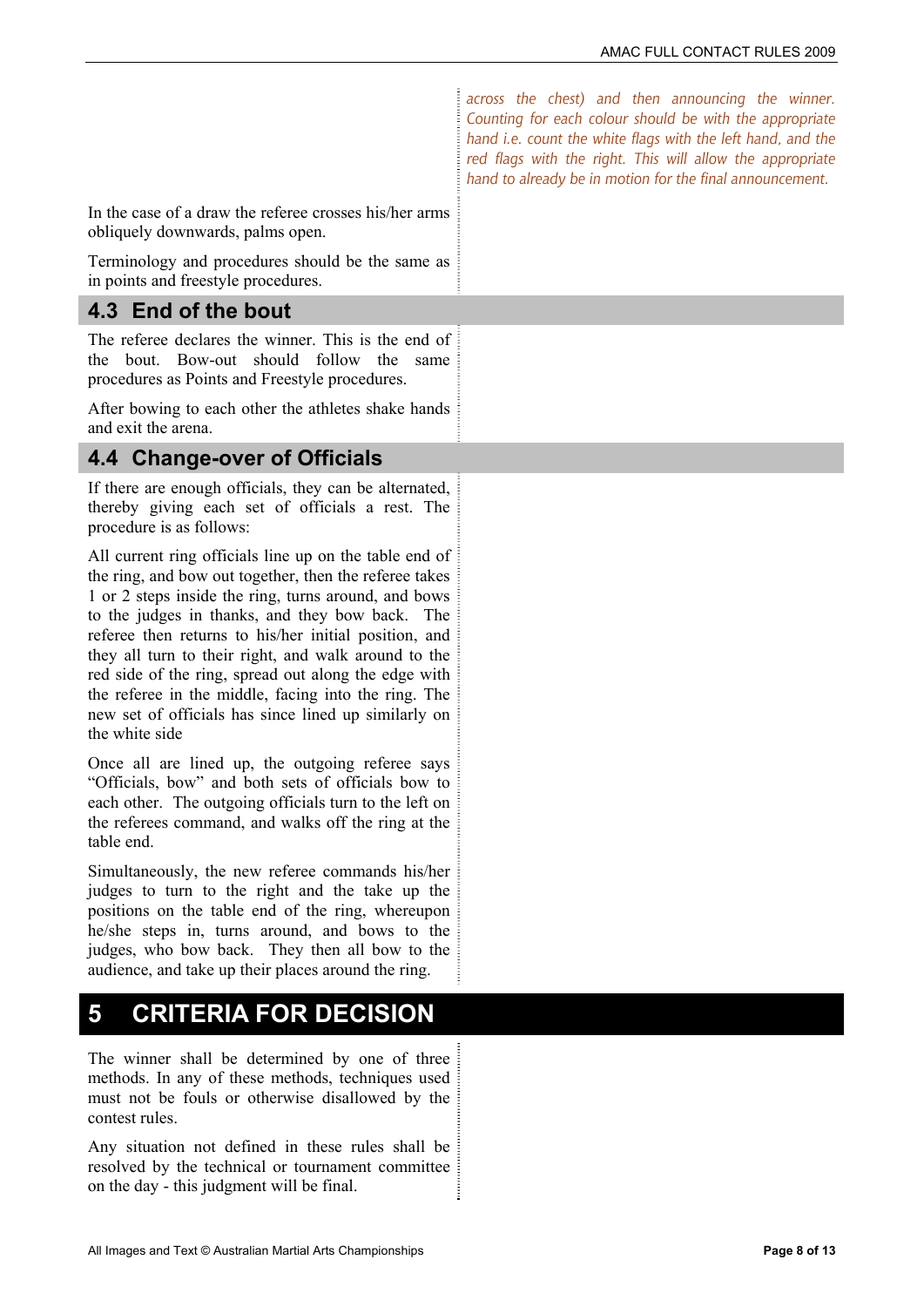#### **TWO POINT WIN :**

- With the exception of techniques which are fouls and not allowed by the contest rules, any technique that connects and downs the opponent for longer than 3 seconds, scores 2 points for an automatic win
- When the contestant informs the referee and judges that he is beaten as the result of techniques allowed within the contest rules, his opponent shall be awarded a win.
- A serious foul by, or the disqualification of, a contestant will automatically give the other contestant the win in a contest.

#### **ONE POINT WIN:**

- Where a contestant is knocked down by a technique allowed within the contest rules and regains a standing position within 3 seconds, one point can be awarded to his opponent. The downed opponent will be allowed to continue with the contest only if in the opinion of the referee he is fit to do so. This will be after consultation with the doctor or FAO, at the referee's discretion.
- When an opponent is downed with any technique including foot sweeps and a well focused but *non-contact* technique is followed through, one point is awarded.
- One point may also be awarded for a technique (within the contest rules) that does not down an opponent, but clearly incapacitates them, even temporarily, or renders them unable to defend themselves,
- One point may also be awarded if a competitor shows weakness or pain as a consequence a legal technique, or series of legal techniques, by the opponent.

#### **DECISION WIN:**

When no definite points have been scored, the judges may award a win by decision on the basis of superior technique, technical skill and fighting spirit. It should however be such that the declared winner is very obviously superior. See Section 8.2 below.

# **6 PROHIBITED ACTS AND TECHNIQUES**

The following techniques and actions may merit disqualification, at the discretion of the match referee. The tournament's Technical Commissioner's decision will be final.

 Any *intentional* attack that makes contact to the opponent's head, face, or neck with the open hand, fist, or any part of the arm. In most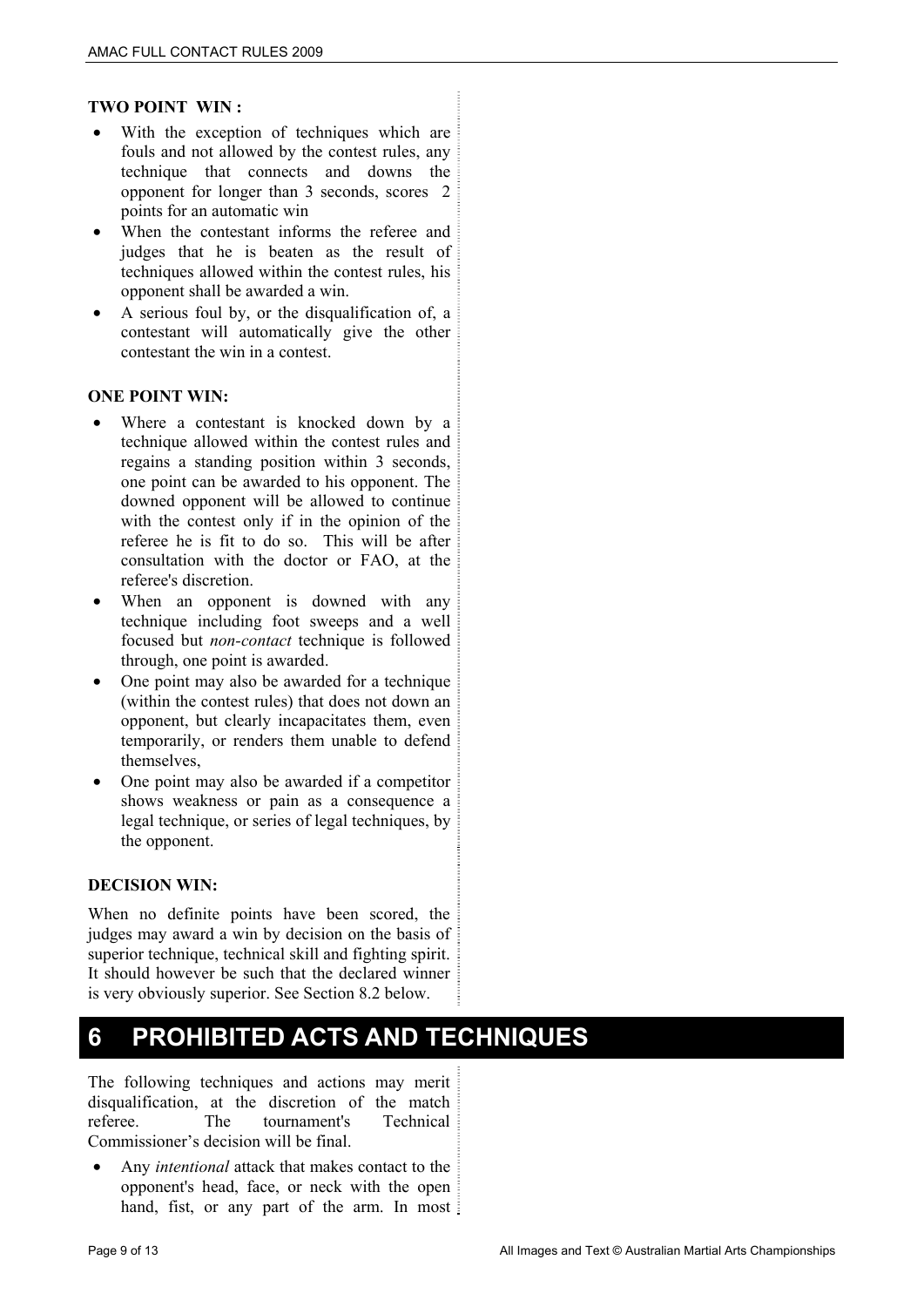instances, this will merit a disqualification.

- Attacks to the groin.
- Head thrust or butts
- Kicks to any part of the knee joint.
- Knee kicks whilst grabbing with both hands.
- Elbow strikes to any part of the opponent's back.
- Striking or kicking an opponent who has been downed, unless the attack or strike immediately follows the sweep or "downing" technique, in which case contact is not allowed.
- Making an attack from the floor after having been downed by the opponent, (this should not be confused with an opponent defending himself whilst on the floor).
- Grabbing or holding an opponent or his/her uniform.
- Failing to obey the referee's instructions during a bout.
- Any other techniques or practices that the referee decides are improper or unfair.

# **7 WARNINGS AND PENALTIES**

## **7.1 Awarding Warnings**

The following may merit warnings at the discretion of the contest referee:

- Frequently retreating from or out of the contest area or moves that waste time.
- Pushing the opponent with the open hand.
- Persistent bad behaviour or violence
- Turning one's back on the opponent in a cowering manner i.e. not defending oneself

Any number of warnings may also be given to athletes for minor commissions of illegal techniques or behaviours, described in Section 6 above.

In order to give such a warning, the referee will point to the offender's feet and say loudly "Warning!"

Repeat offences would give the referee cause for awarding penalties. The number of repetitions needed before a penalty is awarded would depend on the severity of the offense, both in terms of intensity and intent. This is at the discretion of the referee.

Note: This is not a penalty and does NOT count toward disqualification, but it should be taken into consideration if a decision must be made i.e. no scores awarded.

## **7.2 Awarding penalties**

When an athlete has committed a foul, the referee will indicate this by saying which athlete, what foul, and what penalty e.g. "*Red side, kicked the knee, 1* 

Unlike points and freestyle, where excellent control of distance is expected, contact fighting penalty judging must necessarily be more tolerant.

Thus, a single accidental groin kick may incur only a warning, since kicks to the general region of the groin (but not the groin itself) ARE permitted. A second offence however would suggest poor control, and might merit a 1 point penalty. An intentional groin kick, or one resulting from wild uncontrolled technique, on the other hand, would probably deserve disqualification.

A punch that makes contact to the head resulting from a deflected punch to the chest might, depending on severity, only incur a warning, as would a direct attack to the head that doesn't make contact. A direct contact punch to the face with contact would incur at least a single point penalty, as it clearly demonstrates intent.

Kicks to the knee are illegal. However, in the heat of the contest, they are not uncommon, especially if the recipient also lifted his knee to block a kick to the thigh. Again, it is up to the referee to decide on the degree of intent there was, and issue a warning or penalty accordingly. Repeat accidental offences however, after due warning(s), would nonetheless demonstrate poor control, and would likely incur a penalty.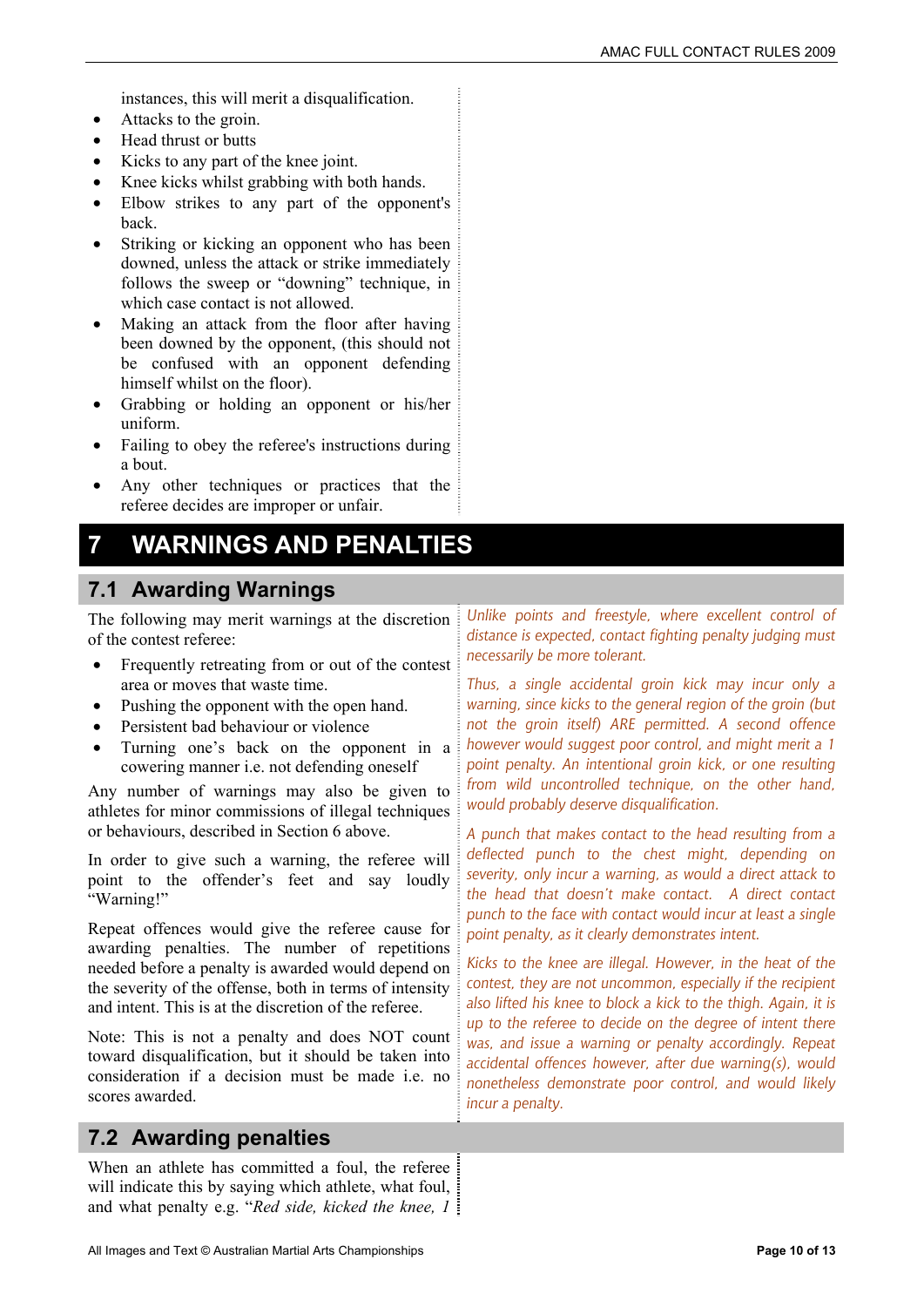*point penalty!*" The athlete who has committed the foul must acknowledge the referee's declaration upon hearing it.

A majority of the officials must indicate that a foul has been committed.

All officials must agree for a disqualification.

#### **7.3 Disqualification**

- Contestants who arrive late for bouts or who fail to appear at all.
- Contestants who refuse to engage in fighting during a match after 3 calls by the referee.
- Physical disability arising during the tournament shall allow a contestant to withdraw after examination and verification of the injury by the tournament physician. The decision is final, and will be based on the cause of the injury i.e. was it caused by an illegal technique or not?
- When a legal scoring technique is followed up by an ILLEGAL technique, the illegal technique overrides the legal one and invalidates it and, if necessary, a penalty should be awarded.

#### **7.4 The Order of Penalties**

All these penalties must be noted by the table officials.

Any penalty incurred in the match will be carried forward and if appropriate escalated in the extension and compulsory decision rounds.

- $1<sup>st</sup>$  point penalty
- $2<sup>nd</sup>$  point penalty
- 3<sup>rd</sup> penalty and disqualification

Note that it is not necessary to award penalties in just 1 point increments. It is possible to escalate any given penalty to a 2 points, or even disqualification.

A useful guideline might be to allow no more than two warnings for any type of offence, after which a penalty would be awarded. A further similar offence might then be awarded with an additional 2 points penalty, for a total of three.

## **8 SCORING AND AWARDING POINTS**

Full contact sparring is at the other end of the spectrum of contact levels from the points sparring.

Athletes attempt to cause their opponents to show pain or weakness through punches or kicks to the legs, body, and head even to the point of knocking the opponent out.

The major constraint however is that attacks to the head and face with hands or any part of the arms are NOT PERMITTED. However, attacks to these areas with the legs and feet are permitted.

The goal is to strike the opponent is such a manner as to break down his/her resistance.

It is conducted under strict rules governing the techniques and targets that can be used.

Like in Points and Freestyle sparring, skill and agility are still important, but Full Contact also has the additional dimension of actually being hit and hitting. Thus, where in the non-contact, you can ignore a strike against you (which might well score a point but cause no harm), in full contact, you have to block or evade or get hit. Conversely,